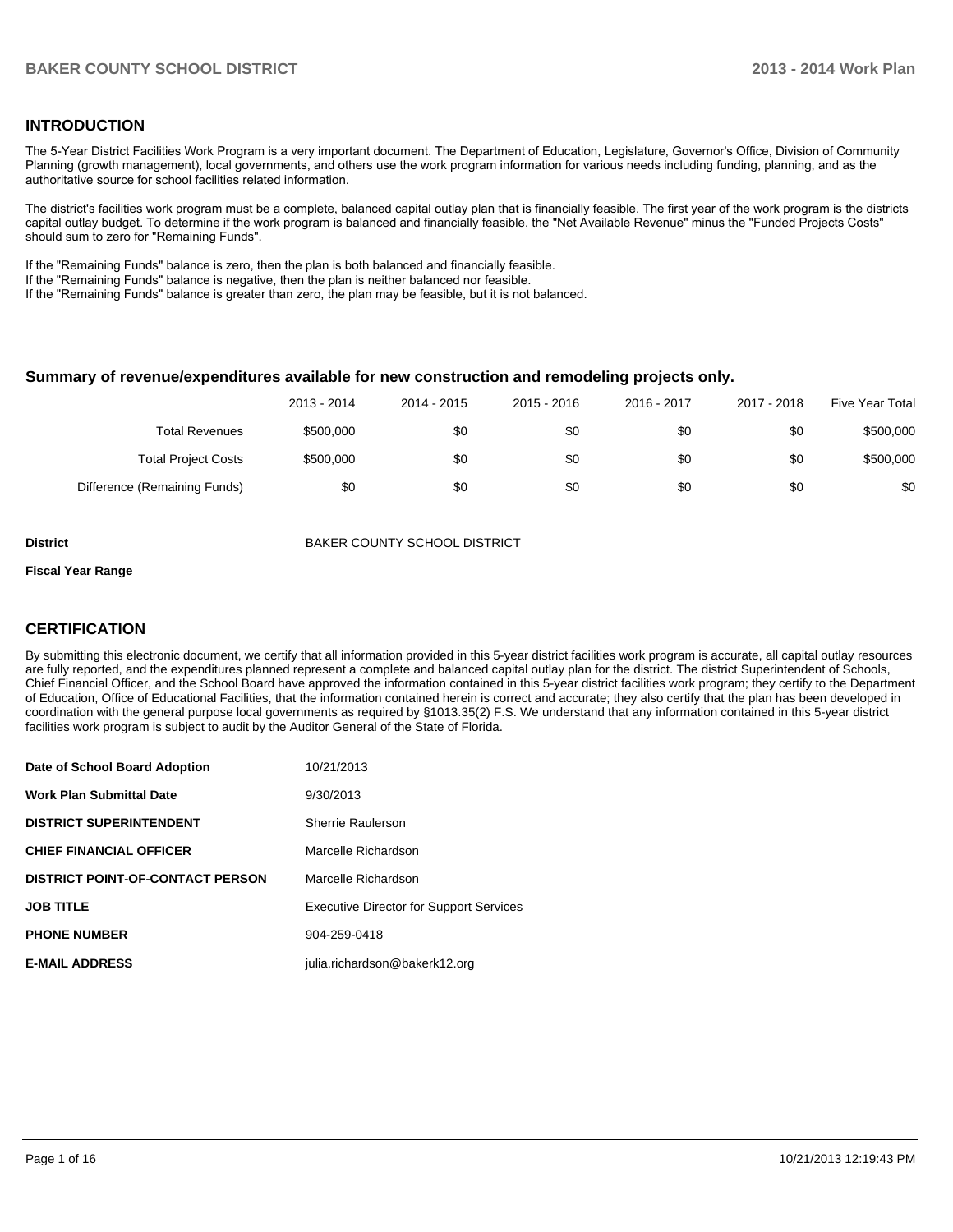# **Expenditures**

## **Expenditure for Maintenance, Repair and Renovation from 1.50-Mills and PECO**

Annually, prior to the adoption of the district school budget, each school board must prepare a tentative district facilities work program that includes a schedule of major repair and renovation projects necessary to maintain the educational and ancillary facilities of the district.

|                                                                                                                                                                                                                                                                        | Item                                                                                                                                                                                                                                                                   | 2013 - 2014<br><b>Actual Budget</b> | 2014 - 2015<br>Projected | $2015 - 2016$<br>Projected | 2016 - 2017<br>Projected | 2017 - 2018<br>Projected | Total       |  |
|------------------------------------------------------------------------------------------------------------------------------------------------------------------------------------------------------------------------------------------------------------------------|------------------------------------------------------------------------------------------------------------------------------------------------------------------------------------------------------------------------------------------------------------------------|-------------------------------------|--------------------------|----------------------------|--------------------------|--------------------------|-------------|--|
| <b>HVAC</b>                                                                                                                                                                                                                                                            |                                                                                                                                                                                                                                                                        | \$40,000                            | \$50,000                 | \$100,000                  | \$69,000                 | \$100,000                | \$359,000   |  |
| Locations:                                                                                                                                                                                                                                                             | BAKER SENIOR HIGH, J FRANKLIN KELLER INTERMEDIATE                                                                                                                                                                                                                      |                                     |                          |                            |                          |                          |             |  |
| Flooring                                                                                                                                                                                                                                                               |                                                                                                                                                                                                                                                                        | \$60,000                            | \$25,000                 | \$25,000                   | \$20,000                 | \$0                      | \$130,000   |  |
|                                                                                                                                                                                                                                                                        | Locations: BAKER SENIOR HIGH                                                                                                                                                                                                                                           |                                     |                          |                            |                          |                          |             |  |
| Roofing                                                                                                                                                                                                                                                                |                                                                                                                                                                                                                                                                        | \$700,000                           | \$100,000                | \$25,000                   | \$20,000                 | \$163,114                | \$1,008,114 |  |
| Locations:                                                                                                                                                                                                                                                             | BAKER MIDDLE, J FRANKLIN KELLER INTERMEDIATE                                                                                                                                                                                                                           |                                     |                          |                            |                          |                          |             |  |
| Safety to Life                                                                                                                                                                                                                                                         |                                                                                                                                                                                                                                                                        | \$0                                 | \$25,000                 | \$0                        | \$50,000                 | \$0                      | \$75,000    |  |
|                                                                                                                                                                                                                                                                        | Locations: BAKER MIDDLE, BAKER SENIOR HIGH, BAKER SUPERINTENDENT'S OFFICE, BAKER SUPPORT SERVICES FACILITY, J FRANKLIN<br>KELLER INTERMEDIATE, MACCLENNY 6TH GRADE CENTER, NEW MACCLENNY ELEMENTARY, PRE-K/KDG CENTER,<br>TRANSPORTATION FACILITY, WESTSIDE ELEMENTARY |                                     |                          |                            |                          |                          |             |  |
| Fencing                                                                                                                                                                                                                                                                |                                                                                                                                                                                                                                                                        | \$0                                 | \$5,000                  | \$0                        | \$5,000                  | \$0                      | \$10,000    |  |
|                                                                                                                                                                                                                                                                        | Locations: BAKER MIDDLE, BAKER SENIOR HIGH, BAKER SUPERINTENDENT'S OFFICE, BAKER SUPPORT SERVICES FACILITY, J FRANKLIN<br>KELLER INTERMEDIATE, MACCLENNY 6TH GRADE CENTER, NEW MACCLENNY ELEMENTARY, PRE-K/KDG CENTER,<br>TRANSPORTATION FACILITY, WESTSIDE ELEMENTARY |                                     |                          |                            |                          |                          |             |  |
| Parking                                                                                                                                                                                                                                                                |                                                                                                                                                                                                                                                                        | \$0                                 | \$50,000                 | \$0                        | \$0                      | \$0                      | \$50,000    |  |
| Locations:                                                                                                                                                                                                                                                             | BAKER MIDDLE, J FRANKLIN KELLER INTERMEDIATE                                                                                                                                                                                                                           |                                     |                          |                            |                          |                          |             |  |
| Electrical                                                                                                                                                                                                                                                             |                                                                                                                                                                                                                                                                        | \$0                                 | \$28,264                 | \$5.683                    | \$20,000                 | \$0                      | \$53,947    |  |
|                                                                                                                                                                                                                                                                        | Locations: BAKER MIDDLE, BAKER SENIOR HIGH, BAKER SUPERINTENDENT'S OFFICE, BAKER SUPPORT SERVICES FACILITY, J FRANKLIN<br>KELLER INTERMEDIATE, MACCLENNY 6TH GRADE CENTER, NEW MACCLENNY ELEMENTARY, PRE-K/KDG CENTER,<br>TRANSPORTATION FACILITY, WESTSIDE ELEMENTARY |                                     |                          |                            |                          |                          |             |  |
| Fire Alarm                                                                                                                                                                                                                                                             |                                                                                                                                                                                                                                                                        | \$0                                 | \$10,000                 | \$0                        | \$5,000                  | \$0                      | \$15,000    |  |
| Locations: BAKER MIDDLE, BAKER SENIOR HIGH, BAKER SUPERINTENDENT'S OFFICE, BAKER SUPPORT SERVICES FACILITY, J FRANKLIN<br>KELLER INTERMEDIATE, MACCLENNY 6TH GRADE CENTER, NEW MACCLENNY ELEMENTARY, PRE-K/KDG CENTER,<br>TRANSPORTATION FACILITY, WESTSIDE ELEMENTARY |                                                                                                                                                                                                                                                                        |                                     |                          |                            |                          |                          |             |  |
| Telephone/Intercom System                                                                                                                                                                                                                                              |                                                                                                                                                                                                                                                                        | \$0 <sub>l</sub>                    | \$5,000                  | \$0                        | \$10,000                 | \$0                      | \$15,000    |  |
| Locations: BAKER MIDDLE, BAKER SENIOR HIGH, BAKER SUPERINTENDENT'S OFFICE, BAKER SUPPORT SERVICES FACILITY, J FRANKLIN<br>KELLER INTERMEDIATE, MACCLENNY 6TH GRADE CENTER, NEW MACCLENNY ELEMENTARY, PRE-K/KDG CENTER,<br>TRANSPORTATION FACILITY, WESTSIDE ELEMENTARY |                                                                                                                                                                                                                                                                        |                                     |                          |                            |                          |                          |             |  |
| <b>Closed Circuit Television</b>                                                                                                                                                                                                                                       |                                                                                                                                                                                                                                                                        | \$0                                 | \$5,000                  | \$5.000                    | \$10,000                 | \$0                      | \$20,000    |  |
|                                                                                                                                                                                                                                                                        | Locations: BAKER MIDDLE, BAKER SENIOR HIGH, J FRANKLIN KELLER INTERMEDIATE, MACCLENNY 6TH GRADE CENTER, NEW MACCLENNY<br>ELEMENTARY, PRE-K/KDG CENTER, WESTSIDE ELEMENTARY                                                                                             |                                     |                          |                            |                          |                          |             |  |
| Paint                                                                                                                                                                                                                                                                  |                                                                                                                                                                                                                                                                        | \$0                                 | \$0                      | \$10,000                   | \$10,000                 | \$0                      | \$20,000    |  |
|                                                                                                                                                                                                                                                                        | Locations: BAKER MIDDLE, BAKER SENIOR HIGH, BAKER SUPERINTENDENT'S OFFICE, BAKER SUPPORT SERVICES FACILITY, J FRANKLIN<br>KELLER INTERMEDIATE, MACCLENNY 6TH GRADE CENTER, NEW MACCLENNY ELEMENTARY, PRE-K/KDG CENTER,<br>TRANSPORTATION FACILITY, WESTSIDE ELEMENTARY |                                     |                          |                            |                          |                          |             |  |
| Maintenance/Repair                                                                                                                                                                                                                                                     |                                                                                                                                                                                                                                                                        | \$0                                 | \$130,000                | \$22,761                   | \$27,123                 | \$0                      | \$179,884   |  |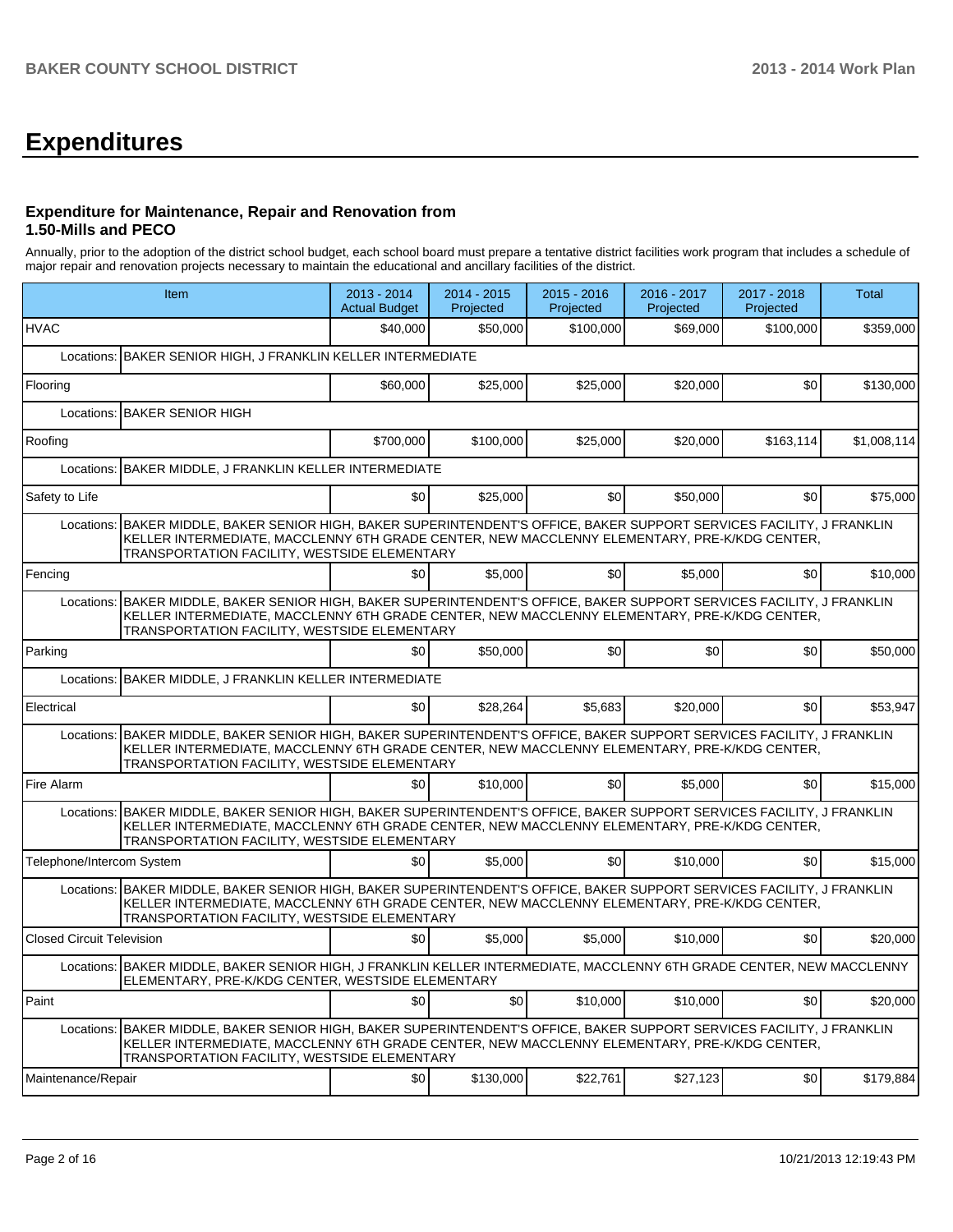Locations: BAKER MIDDLE, BAKER SENIOR HIGH, BAKER SUPERINTENDENT'S OFFICE, BAKER SUPPORT SERVICES FACILITY, J FRANKLIN KELLER INTERMEDIATE, MACCLENNY 6TH GRADE CENTER, NEW MACCLENNY ELEMENTARY, PRE-K/KDG CENTER, TRANSPORTATION FACILITY, WESTSIDE ELEMENTARY

|  | Total: I<br>Sub | \$800,000 | \$433,264 | \$193,444 | 123<br>\$246, | \$263,114 | 1,935,945 |
|--|-----------------|-----------|-----------|-----------|---------------|-----------|-----------|
|--|-----------------|-----------|-----------|-----------|---------------|-----------|-----------|

| IPECO Maintenance Expenditures | \$0       | \$0       | \$7,239   | \$22,686  | \$54,381  | \$84,306    |
|--------------------------------|-----------|-----------|-----------|-----------|-----------|-------------|
| ا :50 Mill Sub Total.          | \$800,000 | \$433,264 | \$186,205 | \$223,437 | \$208,733 | \$1,851,639 |

No items have been specified.

| Total:<br>\$433,264<br>\$800,000 | \$193,<br>.444 | \$246,123 | \$263.1<br>ا114. | 0/5<br>00E.<br>- - - <del>-</del><br>----- |
|----------------------------------|----------------|-----------|------------------|--------------------------------------------|
|----------------------------------|----------------|-----------|------------------|--------------------------------------------|

#### **Local 1.50 Mill Expenditure For Maintenance, Repair and Renovation**

Anticipated expenditures expected from local funding sources over the years covered by the current work plan.

| Item                                                         | $2013 - 2014$<br><b>Actual Budget</b> | $2014 - 2015$<br>Projected | $2015 - 2016$<br>Projected | $2016 - 2017$<br>Projected | $2017 - 2018$<br>Projected | <b>Total</b> |
|--------------------------------------------------------------|---------------------------------------|----------------------------|----------------------------|----------------------------|----------------------------|--------------|
| Remaining Maint and Repair from 1.5 Mills                    | \$800,000                             | \$433,264                  | \$186,205                  | \$223,437                  | \$208,733                  | \$1,851,639  |
| Maintenance/Repair Salaries                                  | \$0                                   | \$0                        | \$0                        | \$0                        | \$0                        | \$0          |
| <b>School Bus Purchases</b>                                  | \$520,000                             | \$520,000                  | \$520,000                  | \$530,000                  | \$550,000                  | \$2,640,000  |
| Other Vehicle Purchases                                      | \$0                                   | \$0                        | \$0                        | \$0                        | \$0                        | \$0          |
| Capital Outlay Equipment                                     | \$690,000                             | \$167,666                  | \$250,000                  | \$250,000                  | \$300,000                  | \$1,657,666  |
| Rent/Lease Payments                                          | \$0                                   | \$0                        | \$0                        | \$0                        | \$0                        | \$0          |
| <b>COP Debt Service</b>                                      | \$260,000                             | \$260,000                  | \$260,000                  | \$260,000                  | \$260,000                  | \$1,300,000  |
| Rent/Lease Relocatables                                      | \$0                                   | \$0                        | \$0                        | \$0                        | \$0                        | \$0          |
| <b>Environmental Problems</b>                                | \$0                                   | \$0                        | \$0                        | \$0                        | \$0                        | \$0          |
| ls.1011.14 Debt Service                                      | \$164,411                             | \$164,411                  | \$164,411                  | \$164,411                  | \$164,411                  | \$822,055    |
| Special Facilities Construction Account                      | \$0                                   | \$0                        | \$0                        | \$0                        | \$0                        | \$0          |
| Premiums for Property Casualty Insurance - 1011.71<br>(4a,b) | \$0                                   | \$0                        | \$0                        | \$0                        | \$0                        | \$0          |
| Qualified School Construction Bonds (QSCB)                   | \$0                                   | \$0                        | \$0                        | \$0                        | \$0                        | \$0          |
| Qualified Zone Academy Bonds (QZAB)                          | \$0                                   | \$0                        | \$0                        | \$0                        | \$0                        | \$0          |
| <b>Local Expenditure Totals:</b>                             | \$2,434,411                           | \$1,545,341                | \$1,380,616                | \$1,427,848                | \$1,483,144                | \$8,271,360  |

# **Revenue**

### **1.50 Mill Revenue Source**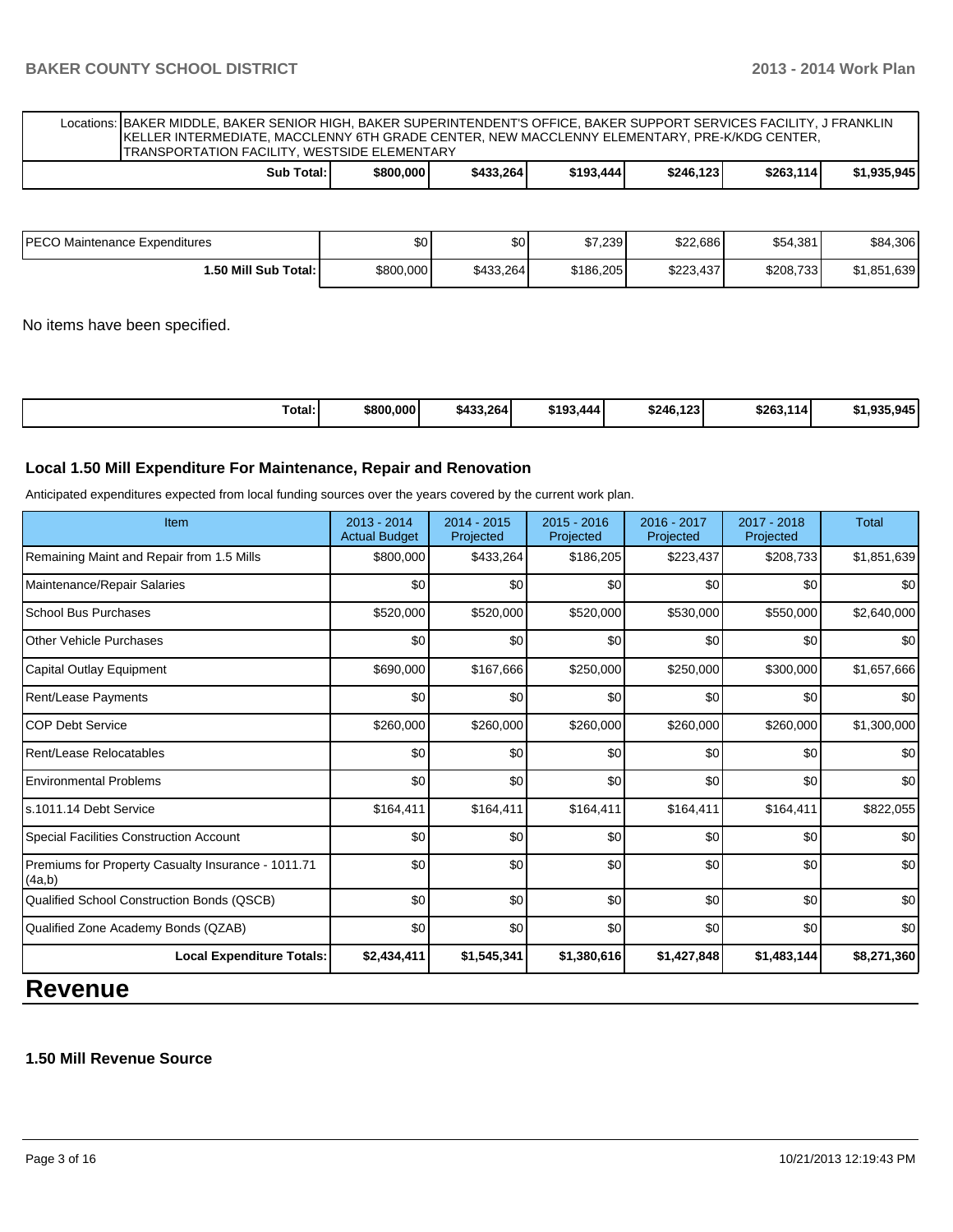Schedule of Estimated Capital Outlay Revenue from each currently approved source which is estimated to be available for expenditures on the projects included in the tentative district facilities work program. All amounts are NET after considering carryover balances, interest earned, new COP's, 1011.14 and 1011.15 loans, etc. Districts cannot use 1.5-Mill funds for salaries except for those explicitly associated with maintenance/repair projects. (1011.71 (5), F.S.)

| Item                                                                                | Fund | 2013 - 2014<br><b>Actual Value</b> | 2014 - 2015<br>Projected | $2015 - 2016$<br>Projected | 2016 - 2017<br>Projected | $2017 - 2018$<br>Projected | Total           |
|-------------------------------------------------------------------------------------|------|------------------------------------|--------------------------|----------------------------|--------------------------|----------------------------|-----------------|
| $(1)$ Non-exempt property<br>lassessed valuation                                    |      | \$837,672,986                      | \$857,800,000            | \$882,400,000              | \$915,200,000            | \$953,600,000              | \$4,446,672,986 |
| (2) The Millege projected for<br>discretionary capital outlay per<br>ls.1011.71     |      | 1.50                               | 1.50                     | 1.50                       | 1.50                     | 1.50                       |                 |
| $(3)$ Full value of the 1.50-Mill<br>discretionary capital outlay per<br>ls.1011.71 |      | \$1,407,291                        | \$1,441,104              | \$1,482,432                | \$1,537,536              | \$1,602,048                | \$7,470,411     |
| $(4)$ Value of the portion of the 1.50<br>-Mill ACTUALLY levied                     | 370  | \$1,206,249                        | \$1,235,232              | \$1,270,656                | \$1,317,888              | \$1,373,184                | \$6,403,209     |
| $(5)$ Difference of lines $(3)$ and $(4)$                                           |      | \$201,042                          | \$205,872                | \$211.776                  | \$219,648                | \$228,864                  | \$1,067,202     |

## **PECO Revenue Source**

The figure in the row designated "PECO Maintenance" will be subtracted from funds available for new construction because PECO maintenance dollars cannot be used for new construction.

| Item                                  | Fund | $2013 - 2014$<br><b>Actual Budget</b> | $2014 - 2015$<br>Projected | $2015 - 2016$<br>Projected | 2016 - 2017<br>Projected | 2017 - 2018<br>Projected | <b>Total</b> |
|---------------------------------------|------|---------------------------------------|----------------------------|----------------------------|--------------------------|--------------------------|--------------|
| <b>IPECO New Construction</b>         | 340  | \$0 <sub>l</sub>                      | \$0                        | \$0                        | \$OI                     | \$0                      | \$0          |
| <b>IPECO Maintenance Expenditures</b> |      | \$0                                   | \$0                        | \$7.239                    | \$22.686                 | \$54.381                 | \$84,306     |
|                                       |      | \$O                                   | \$0                        | \$7,239                    | \$22,686                 | \$54,381                 | \$84,306     |

#### **CO & DS Revenue Source**

Revenue from Capital Outlay and Debt Service funds.

| Item                                              | Fund | 2013 - 2014<br><b>Actual Budget</b> | $2014 - 2015$<br>Projected | $2015 - 2016$<br>Projected | $2016 - 2017$<br>Projected | $2017 - 2018$<br>Projected | Total     |
|---------------------------------------------------|------|-------------------------------------|----------------------------|----------------------------|----------------------------|----------------------------|-----------|
| CO & DS Cash Flow-through<br><b>I</b> Distributed | 360  | \$58,470                            | \$58,470                   | \$58,470                   | \$58,470                   | \$58,470                   | \$292,350 |
| ICO & DS Interest on<br>Undistributed CO          | 360  | \$1.490                             | \$1,490                    | \$1,490                    | \$1.490                    | \$1,490                    | \$7,450   |
|                                                   |      | \$59,960                            | \$59,960                   | \$59,960                   | \$59,960                   | \$59,960                   | \$299,800 |

#### **Fair Share Revenue Source**

All legally binding commitments for proportionate fair-share mitigation for impacts on public school facilities must be included in the 5-year district work program.

Nothing reported for this section.

#### **Sales Surtax Referendum**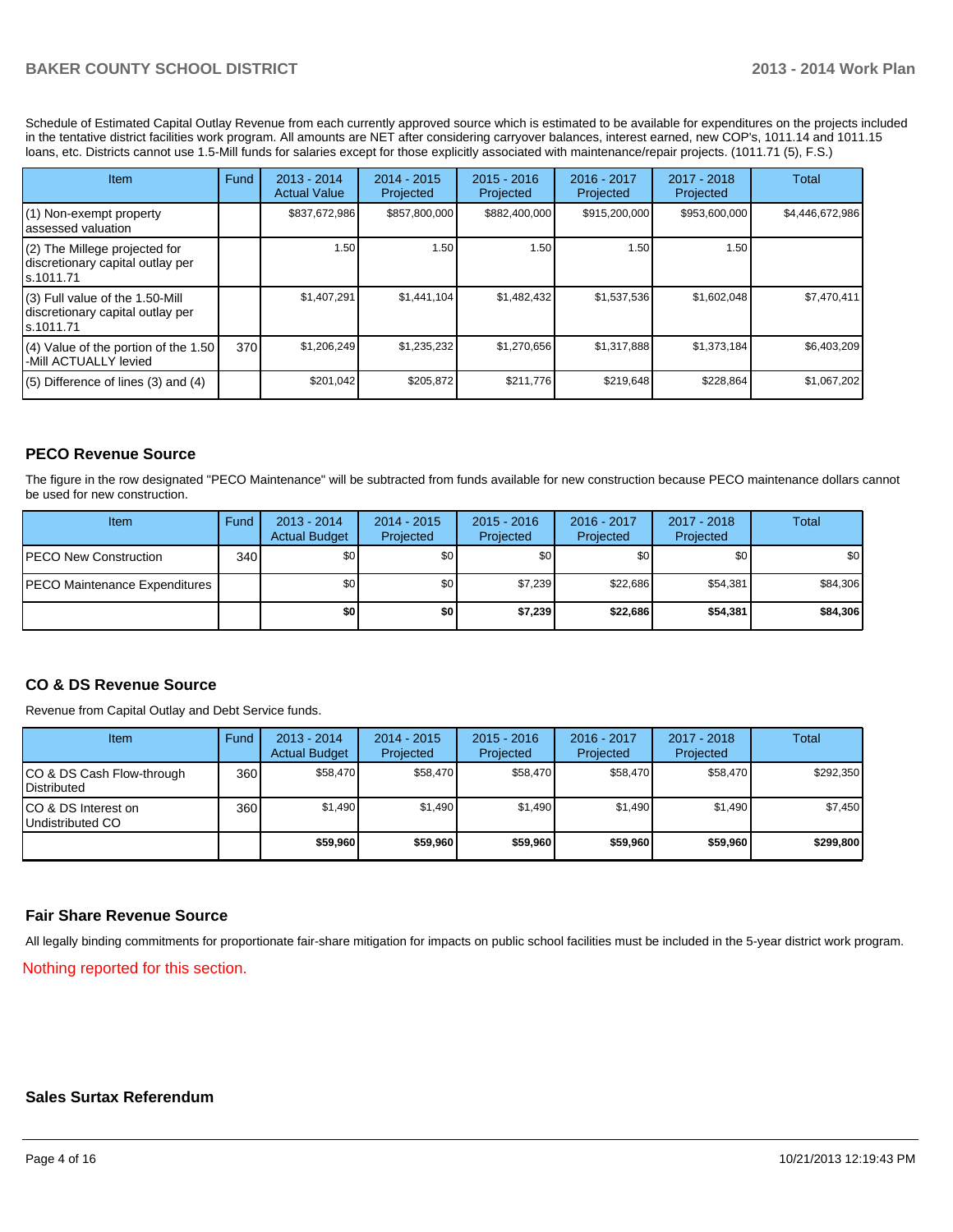No

Specific information about any referendum for a 1-cent or ½-cent surtax referendum during the previous year.

**Did the school district hold a surtax referendum during the past fiscal year 2012 - 2013?**

**Additional Revenue Source**

Any additional revenue sources

| Item                                                                                                                      | 2013 - 2014<br><b>Actual Value</b> | $2014 - 2015$<br>Projected | $2015 - 2016$<br>Projected | 2016 - 2017<br>Projected | 2017 - 2018<br>Projected | <b>Total</b> |
|---------------------------------------------------------------------------------------------------------------------------|------------------------------------|----------------------------|----------------------------|--------------------------|--------------------------|--------------|
| Proceeds from a s.1011.14/15 F.S. Loans                                                                                   | \$0                                | \$0                        | \$0                        | \$0                      | \$0                      | \$0          |
| District Bonds - Voted local bond<br>referendum proceeds per s.9, Art VII<br><b>State Constitution</b>                    | \$0                                | \$0                        | \$0                        | \$0                      | \$0                      | \$0          |
| Proceeds from Special Act Bonds                                                                                           | \$0                                | \$0                        | \$0                        | \$0                      | \$0                      | \$0          |
| Estimated Revenue from CO & DS Bond<br>Sale                                                                               | \$0                                | \$0                        | \$0                        | \$0                      | \$0                      | \$0          |
| Proceeds from Voted Capital<br>Improvements millage                                                                       | \$0                                | \$0                        | \$0                        | \$0                      | \$0                      | \$0          |
| Other Revenue for Other Capital Projects                                                                                  | \$0                                | \$0                        | \$0                        | \$0                      | \$0                      | \$0          |
| Proceeds from 1/2 cent sales surtax<br>authorized by school board                                                         | \$0                                | \$0                        | \$0                        | \$0                      | \$0                      | \$0          |
| Proceeds from local governmental<br>infrastructure sales surtax                                                           | \$0                                | \$0                        | \$0                        | \$0                      | \$0                      | \$0          |
| Proceeds from Certificates of<br>Participation (COP's) Sale                                                               | \$0                                | \$0                        | \$0                        | \$0                      | \$0                      | \$0          |
| Classrooms First Bond proceeds amount<br>authorized in FY 1997-98                                                         | \$0                                | \$0                        | \$0                        | \$0                      | \$0                      | \$0          |
| Classrooms for Kids                                                                                                       | \$0                                | \$0                        | \$0                        | \$0                      | \$0                      | \$0          |
| <b>District Equity Recognition</b>                                                                                        | \$0                                | \$0                        | \$0                        | \$0                      | \$0                      | \$0          |
| <b>Federal Grants</b>                                                                                                     | \$0                                | \$0                        | \$0                        | \$0                      | \$0                      | \$0          |
| Proportionate share mitigation (actual<br>cash revenue only, not in kind donations)                                       | \$0                                | \$0                        | \$0                        | \$0                      | \$0                      | \$0          |
| Impact fees received                                                                                                      | \$100,000                          | \$50,000                   | \$50,000                   | \$50,000                 | \$50,000                 | \$300,000    |
| Private donations                                                                                                         | \$0                                | \$0                        | \$0                        | \$0                      | \$0                      | \$0          |
| Grants from local governments or not-for-<br>profit organizations                                                         | \$0                                | \$0                        | \$0                        | \$0                      | \$0                      | \$0          |
| Interest, Including Profit On Investment                                                                                  | \$0                                | \$0                        | \$0                        | \$0                      | \$0                      | \$0          |
| Revenue from Bonds pledging proceeds<br>from 1 cent or 1/2 cent Sales Surtax                                              | \$0                                | \$0                        | \$0                        | \$0                      | \$0                      | \$0          |
| <b>Total Fund Balance Carried Forward</b>                                                                                 | \$1,768,351                        | \$200,149                  | \$0                        | \$0                      | \$0                      | \$1,968,500  |
| General Capital Outlay Obligated Fund<br><b>Balance Carried Forward From Total</b><br><b>Fund Balance Carried Forward</b> | \$0                                | \$0                        | \$0                        | \$0                      | \$0                      | \$0          |
| <b>Special Facilities Construction Account</b>                                                                            | \$0                                | \$0                        | \$0                        | \$0                      | \$0                      | \$0          |
| One Cent - 1/2 Cent Sales Surtax Debt<br>Service From Total Fund Balance Carried<br>Forward                               | \$0                                | \$0                        | \$0                        | \$0                      | \$0                      | \$0          |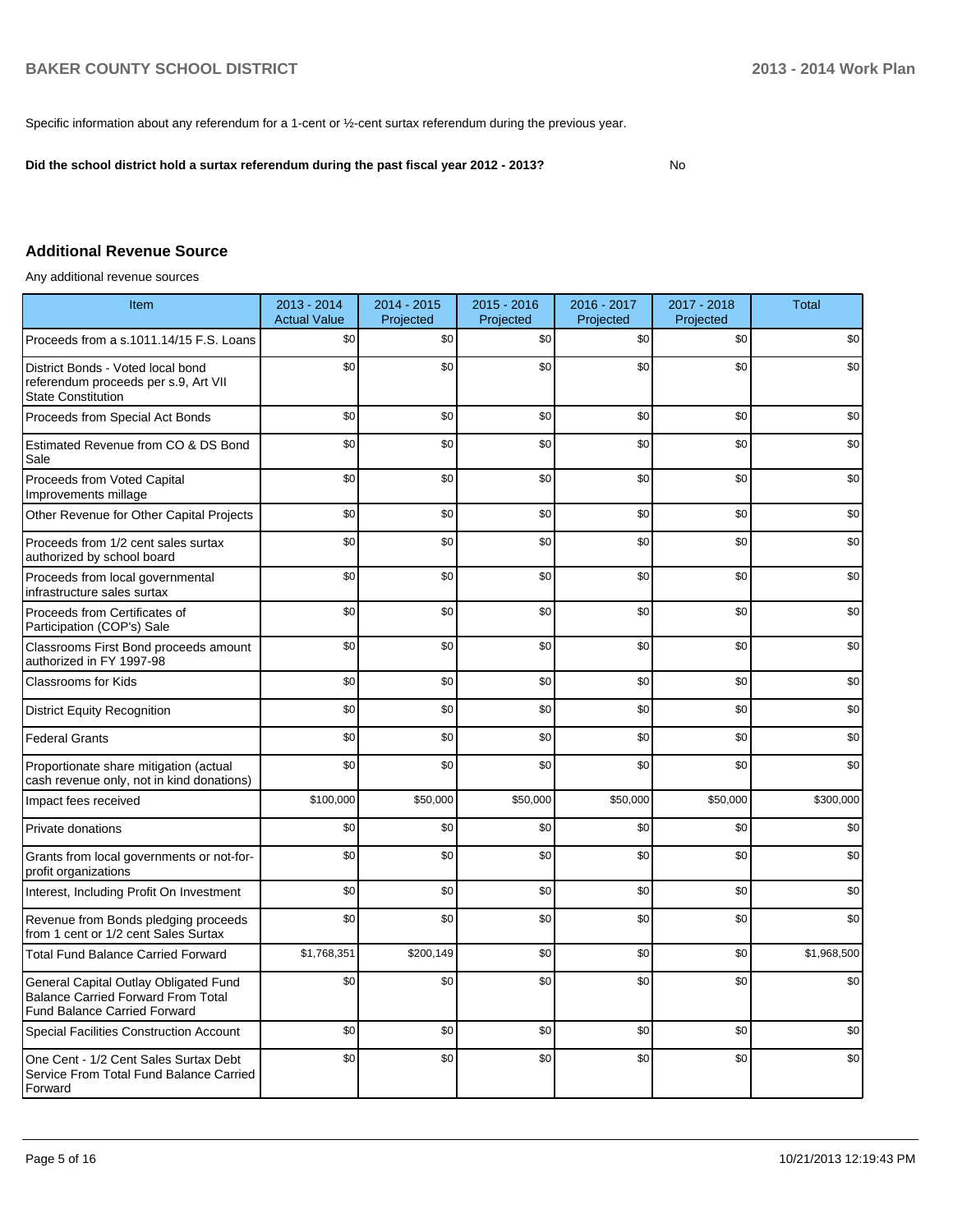| Capital Outlay Projects Funds Balance<br><b>ICarried Forward From Total Fund</b><br><b>Balance Carried Forward</b> | (\$200, 149) | \$0       | \$0      | \$0 I    | \$0      | $(\$200, 149)$ |
|--------------------------------------------------------------------------------------------------------------------|--------------|-----------|----------|----------|----------|----------------|
| Subtotall                                                                                                          | \$1.668.202  | \$250.149 | \$50,000 | \$50,000 | \$50,000 | \$2.068.351    |

# **Total Revenue Summary**

| <b>Item Name</b>                                            | $2013 - 2014$<br><b>Budget</b> | $2014 - 2015$<br>Projected | $2015 - 2016$<br>Projected | $2016 - 2017$<br>Projected | $2017 - 2018$<br>Projected | <b>Five Year Total</b> |
|-------------------------------------------------------------|--------------------------------|----------------------------|----------------------------|----------------------------|----------------------------|------------------------|
| Local 1.5 Mill Discretionary Capital Outlay<br>Revenue      | \$1,206,249                    | \$1,235,232                | \$1,270,656                | \$1,317,888                | \$1,373,184                | \$6,403,209            |
| IPECO and 1.5 Mill Maint and Other 1.5<br>Mill Expenditures | (\$2,434,411)                  | (S1, 545, 341)             | (S1, 380, 616)             | (S1, 427, 848)             | (\$1,483,144)              | $(\$8,271,360)$        |
| IPECO Maintenance Revenue                                   | \$0                            | \$0                        | \$7,239                    | \$22.686                   | \$54,381                   | \$84,306               |
| Available 1.50 Mill for New<br><b>Construction</b>          | (\$1,228,162)                  | (\$310,109)                | (\$109,960)                | $($ \$109,960)             | (\$109,960)                | (\$1,868,151)          |

| <b>Item Name</b>                      | 2013 - 2014<br><b>Budget</b> | $2014 - 2015$<br>Projected | $2015 - 2016$<br>Projected | 2016 - 2017<br>Projected | 2017 - 2018<br>Projected | <b>Five Year Total</b> |
|---------------------------------------|------------------------------|----------------------------|----------------------------|--------------------------|--------------------------|------------------------|
| ICO & DS Revenue                      | \$59,960                     | \$59,960                   | \$59,960                   | \$59,960                 | \$59,960                 | \$299,800              |
| <b>IPECO New Construction Revenue</b> | \$0                          | \$0                        | \$0 <sub>1</sub>           | \$0                      | \$0                      | \$0                    |
| Other/Additional Revenue              | \$1,668,202                  | \$250,149                  | \$50,000                   | \$50,000                 | \$50,000                 | \$2,068,351            |
| <b>Total Additional Revenuel</b>      | \$1,728,162                  | \$310,109                  | \$109,960                  | \$109,960                | \$109,960                | \$2,368,151            |
| Total Available Revenue               | \$500,000                    | \$0                        | \$0                        | \$0                      | \$0                      | \$500,000              |

# **Project Schedules**

## **Capacity Project Schedules**

A schedule of capital outlay projects necessary to ensure the availability of satisfactory classrooms for the projected student enrollment in K-12 programs.

Nothing reported for this section.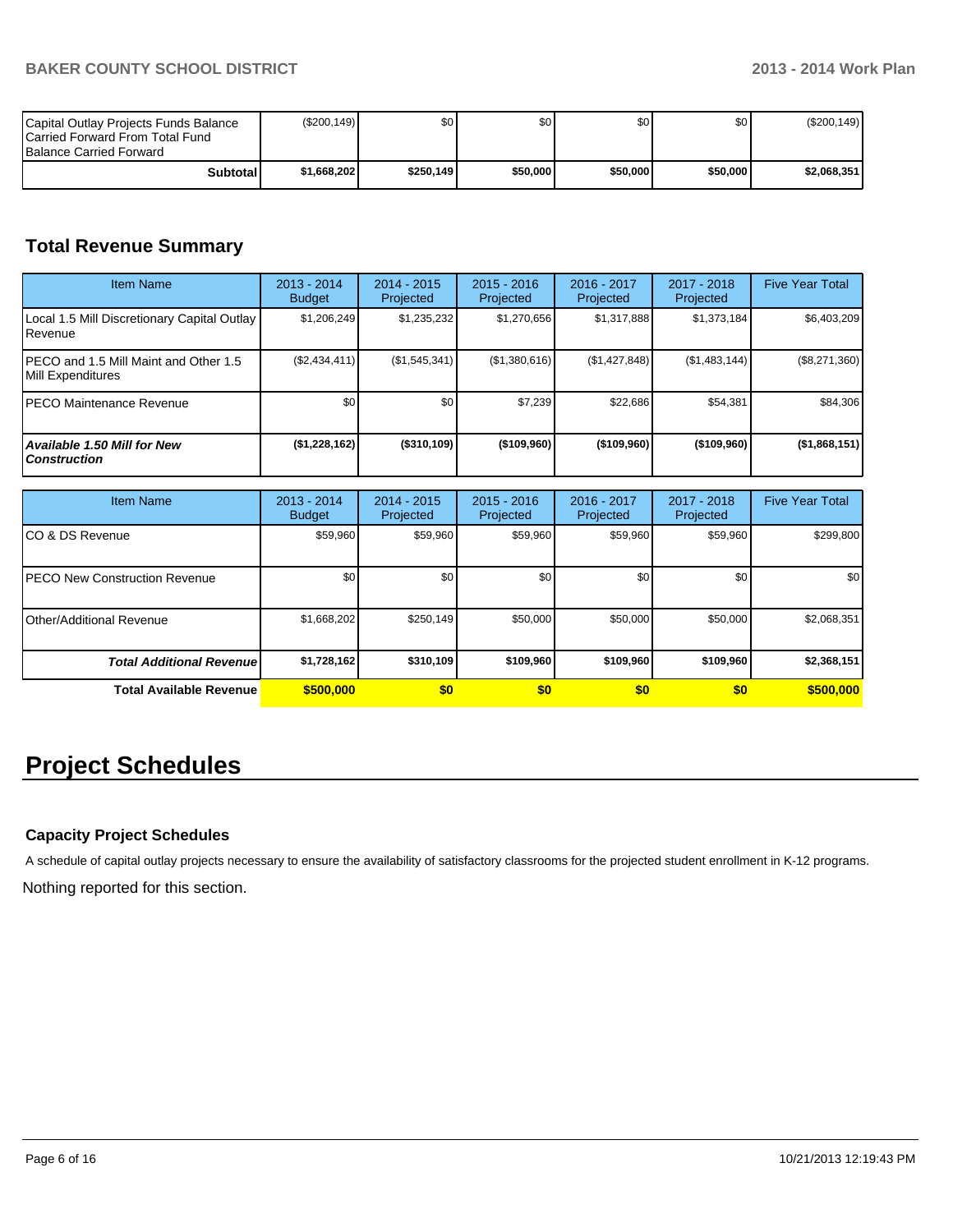| <b>Planned Cost:</b>     |  |  |  |
|--------------------------|--|--|--|
| <b>Student Stations:</b> |  |  |  |
| <b>Total Classrooms:</b> |  |  |  |
| Gross Sq Ft:             |  |  |  |

### **Other Project Schedules**

Major renovations, remodeling, and additions of capital outlay projects that do not add capacity to schools.

| <b>Project Description</b>                                     | Location | $2013 - 2014$<br>Actual Budget | $2014 - 2015$<br>Projected | $2015 - 2016$<br>Projected | 2016 - 2017<br>Projected | 2017 - 2018<br>Projected | <b>Total</b>  | Funded |
|----------------------------------------------------------------|----------|--------------------------------|----------------------------|----------------------------|--------------------------|--------------------------|---------------|--------|
| Upgrade the A/C system at the BAKER SENIOR HIGH<br>High School |          | \$500,000                      | \$01                       | ا30                        | \$0 I                    | \$0                      | \$500,000 Yes |        |
|                                                                |          | \$500,000                      | \$0 I                      | \$0                        | \$0                      | \$0                      | \$500,000     |        |

#### **Additional Project Schedules**

Any projects that are not identified in the last approved educational plant survey.

Nothing reported for this section.

## **Non Funded Growth Management Project Schedules**

Schedule indicating which projects, due to planned development, that CANNOT be funded from current revenues projected over the next five years.

Nothing reported for this section.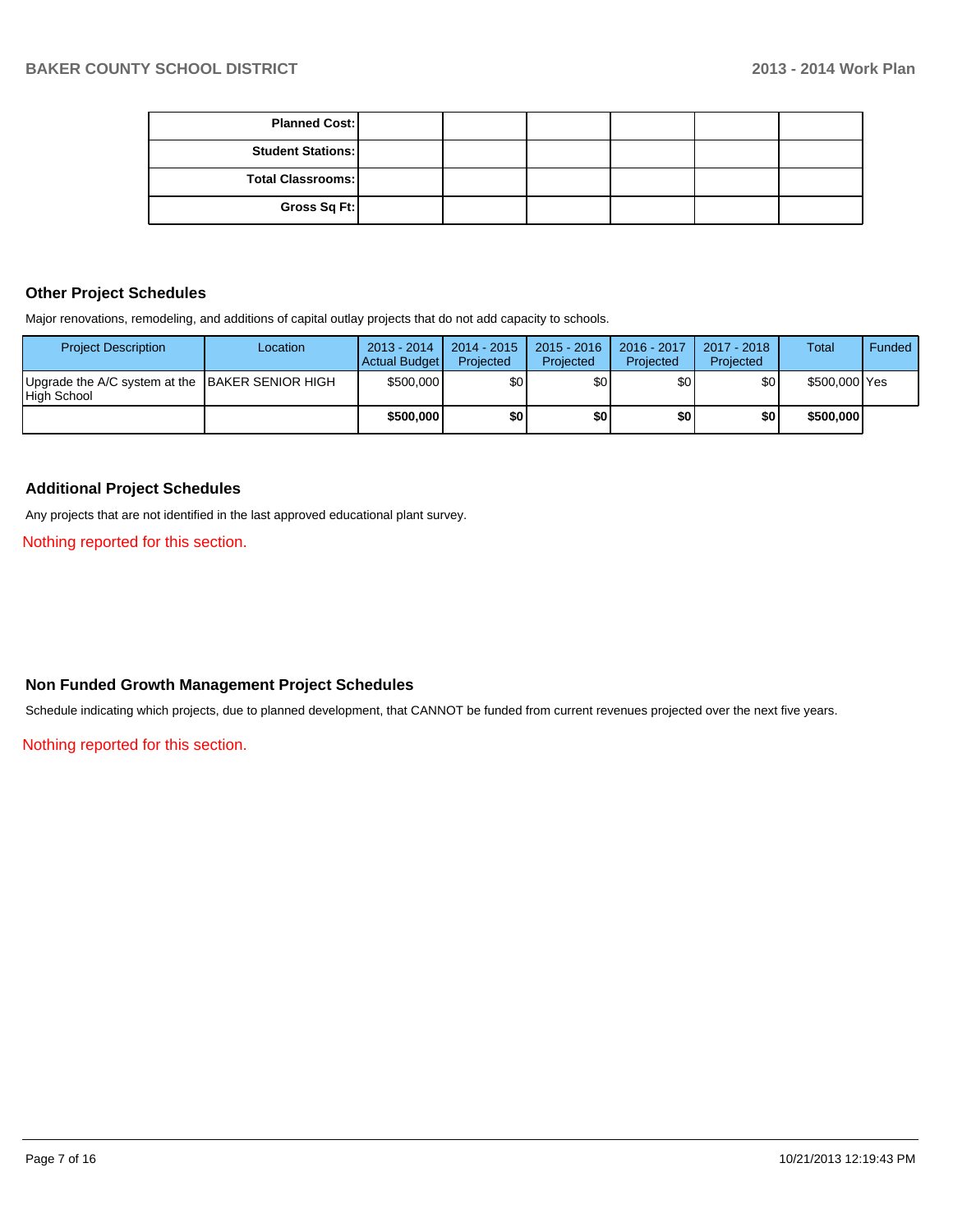# **Tracking**

## **Capacity Tracking**

| Location                                 | $2013 -$<br>2014 Satis.<br>Stu. Sta. | Actual<br>$2013 -$<br><b>2014 FISH</b><br>Capacity | Actual<br>$2012 -$<br>2013<br><b>COFTE</b> | # Class<br><b>Rooms</b> | Actual<br>Average<br>$2013 -$<br>2014 Class<br><b>Size</b> | Actual<br>$2013 -$<br>2014<br><b>Utilization</b> | <b>New</b><br>Stu.<br>Capacity | <b>New</b><br>Rooms to<br>be<br>Added/Re<br>moved | Projected<br>$2017 -$<br>2018<br><b>COFTE</b> | Projected<br>$2017 -$<br>2018<br><b>Utilization</b> | Projected<br>$2017 -$<br>2018 Class<br><b>Size</b> |
|------------------------------------------|--------------------------------------|----------------------------------------------------|--------------------------------------------|-------------------------|------------------------------------------------------------|--------------------------------------------------|--------------------------------|---------------------------------------------------|-----------------------------------------------|-----------------------------------------------------|----------------------------------------------------|
| <b>BAKER SENIOR HIGH</b>                 | 1,871                                | 1.777                                              | 1,194                                      | 80                      | 15                                                         | 67.00 %                                          | 0                              | ∩                                                 | 1,206                                         | 68.00 %                                             | 15                                                 |
| MACCLENNY 6TH<br>IGRADE CENTER           | 138                                  | 138                                                | 47                                         | 7                       | 7                                                          | 34.00 %                                          | $\Omega$                       | $\Omega$                                          | 50                                            | 36.00 %                                             | $\overline{7}$                                     |
| <b>J FRANKLIN KELLER</b><br>INTERMEDIATE | 934                                  | 934                                                | 726                                        | 43                      | 17                                                         | 78.00 %                                          | $\Omega$                       | $\Omega$                                          | 748                                           | 80.00 %                                             | 17                                                 |
| <b>IBAKER MIDDLE</b>                     | 1,586                                | 1,427                                              | 1,096                                      | 67                      | 16                                                         | 77.00 %                                          | 0                              | $\Omega$                                          | 1,065                                         | 75.00 %                                             | 16                                                 |
| <b>WESTSIDE</b><br>IELEMENTARY           | 824                                  | 824                                                | 624                                        | 22                      | 28                                                         | 76.00 %                                          | $\Omega$                       | $\Omega$                                          | 548                                           | 67.00 %                                             | 25                                                 |
| <b>NEW MACCLENNY</b><br>IELEMENTARY      | 655                                  | 655                                                | 625                                        | 37                      | 17                                                         | 95.00%                                           | $\Omega$                       | $\Omega$                                          | 548                                           | 84.00 %                                             | 15                                                 |
| IPRE-K/KDG CENTER                        | 630                                  | 630                                                | 445                                        | 35                      | 13 <sup>1</sup>                                            | 71.00 %                                          | 0                              | $\Omega$                                          | 403                                           | 64.00 %                                             | 12                                                 |
|                                          | 6,638                                | 6,385                                              | 4,756                                      | 291                     | 16                                                         | 74.48 %                                          | U                              | O                                                 | 4,568                                         | 71.54 %                                             | 16                                                 |

The COFTE Projected Total (4,568) for 2017 - 2018 must match the Official Forecasted COFTE Total (4,568 ) for 2017 - 2018 before this section can be completed. In the event that the COFTE Projected Total does not match the Official forecasted COFTE, then the Balanced Projected COFTE Table should be used to balance COFTE.

| Projected COFTE for 2017 - 2018 |       |  |     |  |
|---------------------------------|-------|--|-----|--|
| Elementary (PK-3)               | 1,499 |  |     |  |
| Middle (4-8)                    | 1,863 |  | Ele |  |
| High (9-12)                     | 1,206 |  | Mid |  |
|                                 | 4,568 |  |     |  |

| <b>Grade Level Type</b> | <b>Balanced Projected</b><br>COFTE for 2017 - 2018 |
|-------------------------|----------------------------------------------------|
| Elementary (PK-3)       |                                                    |
| Middle $(4-8)$          |                                                    |
| High (9-12)             |                                                    |
|                         | 4,568                                              |

#### **Relocatable Replacement**

Number of relocatable classrooms clearly identified and scheduled for replacement in the school board adopted financially feasible 5-year district work program.

| Location                          | 2014<br>$2013 -$ | $2014 - 2015$ | $2015 - 2016$ | 2016 - 2017 | $-2018$<br>2017 | Year 5 Total |
|-----------------------------------|------------------|---------------|---------------|-------------|-----------------|--------------|
| Total Relocatable Replacements: I |                  |               |               |             |                 | 0            |

## **Charter Schools Tracking**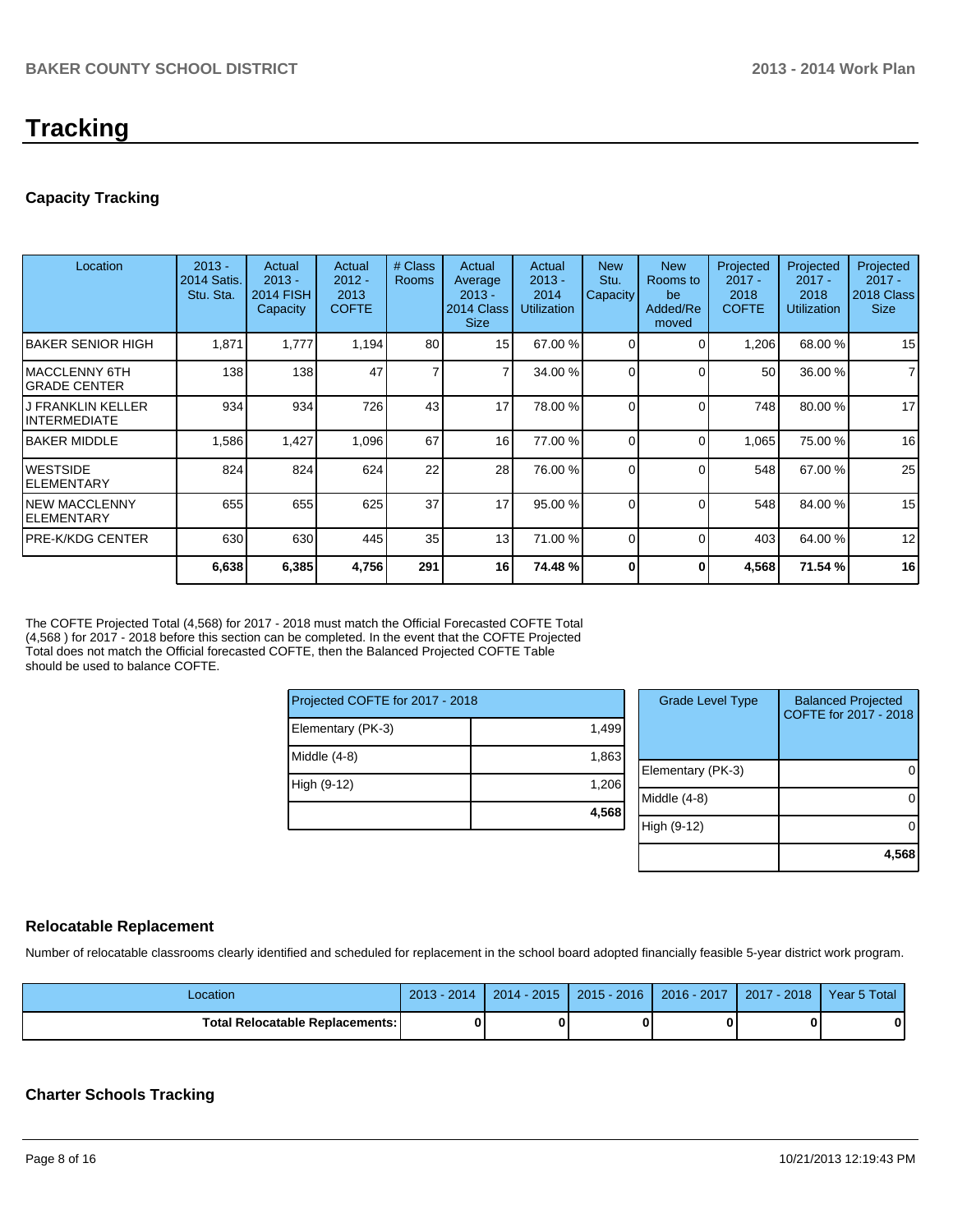Information regarding the use of charter schools.

Nothing reported for this section.

## **Special Purpose Classrooms Tracking**

The number of classrooms that will be used for certain special purposes in the current year, by facility and type of classroom, that the district will, 1), not use for educational purposes, and 2), the co-teaching classrooms that are not open plan classrooms and will be used for educational purposes.

| School                               | <b>School Type</b>                   | # of Elementary $\vert$ # of Middle 4-8<br>K-3 Classrooms I | <b>Classrooms</b>                    | # of High $9-12$<br><b>Classrooms</b> | # of $ESE$<br><b>Classrooms</b> | # of Combo<br><b>Classrooms</b> | <b>Total</b><br><b>Classrooms</b> |
|--------------------------------------|--------------------------------------|-------------------------------------------------------------|--------------------------------------|---------------------------------------|---------------------------------|---------------------------------|-----------------------------------|
|                                      | <b>Total Educational Classrooms:</b> |                                                             |                                      |                                       |                                 |                                 |                                   |
| School                               | <b>School Type</b>                   | $#$ of Elementary<br>K-3 Classrooms I                       | # of Middle 4-8<br><b>Classrooms</b> | # of High $9-12$<br><b>Classrooms</b> | # of $ESE$<br>Classrooms        | # of Combo<br><b>Classrooms</b> | Total<br>Classrooms               |
| <b>Total Co-Teaching Classrooms:</b> |                                      |                                                             |                                      |                                       |                                 |                                 |                                   |

#### **Infrastructure Tracking**

**Necessary offsite infrastructure requirements resulting from expansions or new schools. This section should include infrastructure information related to capacity project schedules and other project schedules (Section 4).**

Not Specified

**Proposed location of planned facilities, whether those locations are consistent with the comprehensive plans of all affected local governments, and recommendations for infrastructure and other improvements to land adjacent to existing facilities. Provisions of 1013.33(12), (13) and (14) and 1013.36 must be addressed for new facilities planned within the 1st three years of the plan (Section 5).**

Not Specified

**Consistent with Comp Plan?** No

#### **Net New Classrooms**

The number of classrooms, by grade level and type of construction, that were added during the last fiscal year.

| List the net new classrooms added in the 2012 - 2013 fiscal year.                                                                                       |                              |                                   | List the net new classrooms to be added in the 2013 - 2014 fiscal<br>lvear. |                        |                                                                        |                            |                                |                        |
|---------------------------------------------------------------------------------------------------------------------------------------------------------|------------------------------|-----------------------------------|-----------------------------------------------------------------------------|------------------------|------------------------------------------------------------------------|----------------------------|--------------------------------|------------------------|
| "Classrooms" is defined as capacity carrying classrooms that are added to increase<br>capacity to enable the district to meet the Class Size Amendment. |                              |                                   |                                                                             |                        | Totals for fiscal year 2013 - 2014 should match totals in Section 15A. |                            |                                |                        |
| Location                                                                                                                                                | $2012 - 2013$ #<br>Permanent | $2012 - 2013$ #<br><b>Modular</b> | $2012 - 2013$ #<br>Relocatable                                              | $2012 - 2013$<br>Total | $2013 - 2014$ #<br>Permanent                                           | $2013 - 2014$ #<br>Modular | $2013 - 2014$ #<br>Relocatable | $2013 - 2014$<br>Total |
| Elementary (PK-3)                                                                                                                                       |                              |                                   |                                                                             |                        |                                                                        |                            |                                | $\Omega$               |
| Middle (4-8)                                                                                                                                            |                              |                                   |                                                                             |                        |                                                                        |                            |                                | $\Omega$               |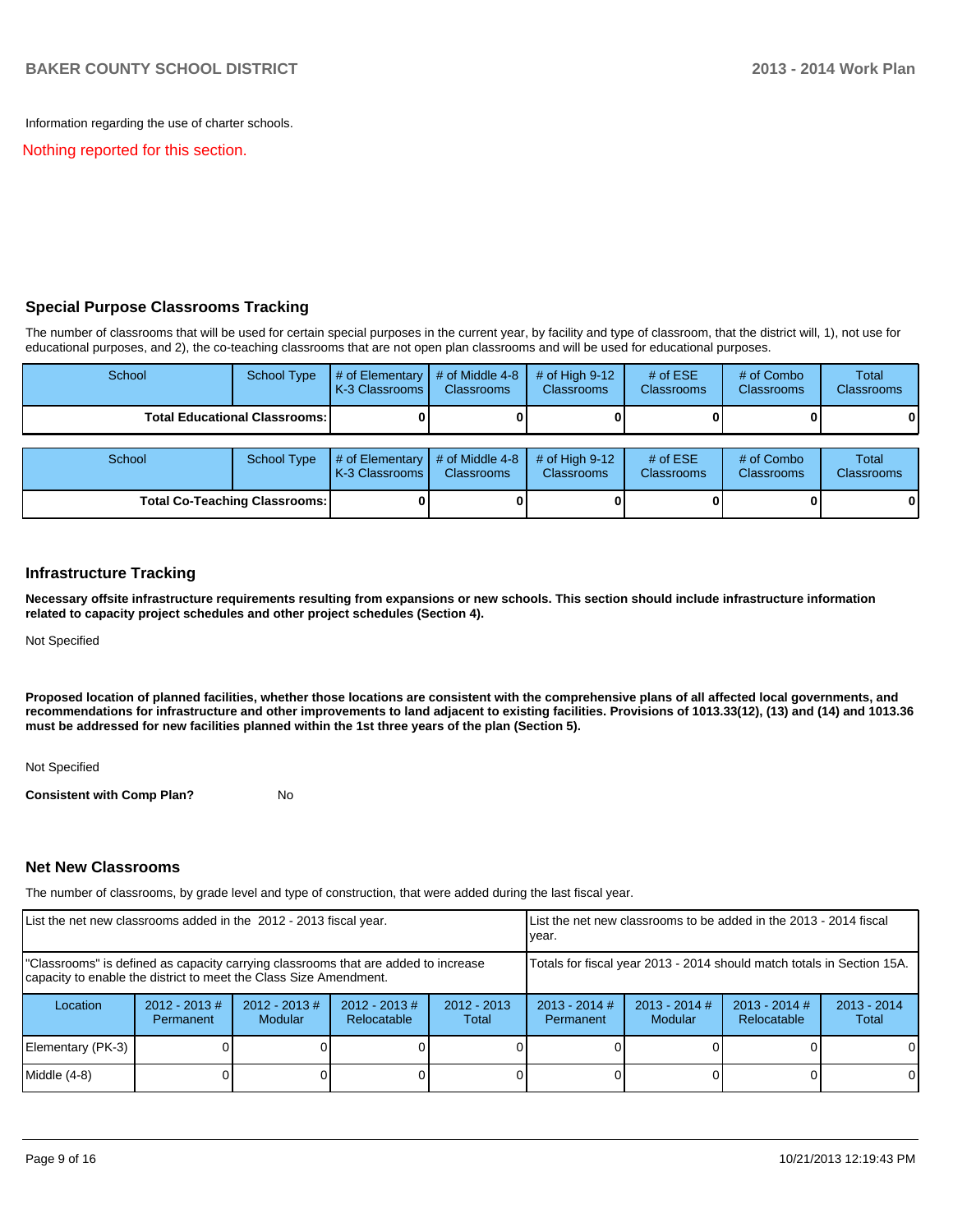| High (9-12) |  |  |  |  |
|-------------|--|--|--|--|
|             |  |  |  |  |

### **Relocatable Student Stations**

Number of students that will be educated in relocatable units, by school, in the current year, and the projected number of students for each of the years in the workplan.

| <b>Site</b>                                       | $2013 - 2014$ | $2014 - 2015$ | $2015 - 2016$ | 2016 - 2017 | 2017 - 2018 | 5 Year Average |
|---------------------------------------------------|---------------|---------------|---------------|-------------|-------------|----------------|
| <b>IBAKER SENIOR HIGH</b>                         | 393           | 393           | 393           | 393         | 393         | 393            |
| IMACCLENNY 6TH GRADE CENTER                       |               |               |               | $\Omega$    |             | $\Omega$       |
| J FRANKLIN KELLER INTERMEDIATE                    | 132           | 169           | 169           | 169         | 169         | 162            |
| <b>IBAKER MIDDLE</b>                              | 176           | 176           | 176           | 176         | 176         | 176            |
| IWESTSIDE ELEMENTARY                              | 54            | 54            | 54            | 54          | 54          | 54             |
| NEW MACCLENNY ELEMENTARY                          |               |               |               |             |             | $\Omega$       |
| IPRE-K/KDG CENTER                                 |               |               |               |             |             | $\overline{0}$ |
| Totals for BAKER COUNTY SCHOOL DISTRICT           |               |               |               |             |             |                |
| Total students in relocatables by year.           | 755           | 792           | 792           | 792         | 792         | 785            |
| Total number of COFTE students projected by year. | 4,692         | 4,630         | 4,601         | 4,574       | 4,568       | 4,613          |
| Percent in relocatables by year.                  | 16 %          | 17%           | 17%           | 17%         | 17%         | 17 %           |

#### **Leased Facilities Tracking**

Exising leased facilities and plans for the acquisition of leased facilities, including the number of classrooms and student stations, as reported in the educational plant survey, that are planned in that location at the end of the five year workplan.

| Location                           | # of Leased<br>Classrooms 2013 -<br>2014 | <b>FISH Student</b><br><b>Stations</b> | Owner | # of Leased<br>Classrooms 2017 -<br>2018 | <b>FISH Student</b><br><b>Stations</b> |
|------------------------------------|------------------------------------------|----------------------------------------|-------|------------------------------------------|----------------------------------------|
| <b>IBAKER SENIOR HIGH</b>          |                                          |                                        |       |                                          |                                        |
| <b>IWESTSIDE ELEMENTARY</b>        |                                          |                                        |       |                                          |                                        |
| <b>IMACCLENNY 6TH GRADE CENTER</b> |                                          |                                        |       |                                          |                                        |
| J FRANKLIN KELLER INTERMEDIATE     |                                          |                                        |       |                                          |                                        |
| <b>IBAKER MIDDLE</b>               |                                          |                                        |       |                                          |                                        |
| <b>INEW MACCLENNY ELEMENTARY</b>   |                                          |                                        |       |                                          |                                        |
| <b>IPRE-K/KDG CENTER</b>           |                                          |                                        |       |                                          |                                        |
|                                    |                                          |                                        |       |                                          |                                        |

#### **Failed Standard Relocatable Tracking**

Relocatable units currently reported by school, from FISH, and the number of relocatable units identified as 'Failed Standards'.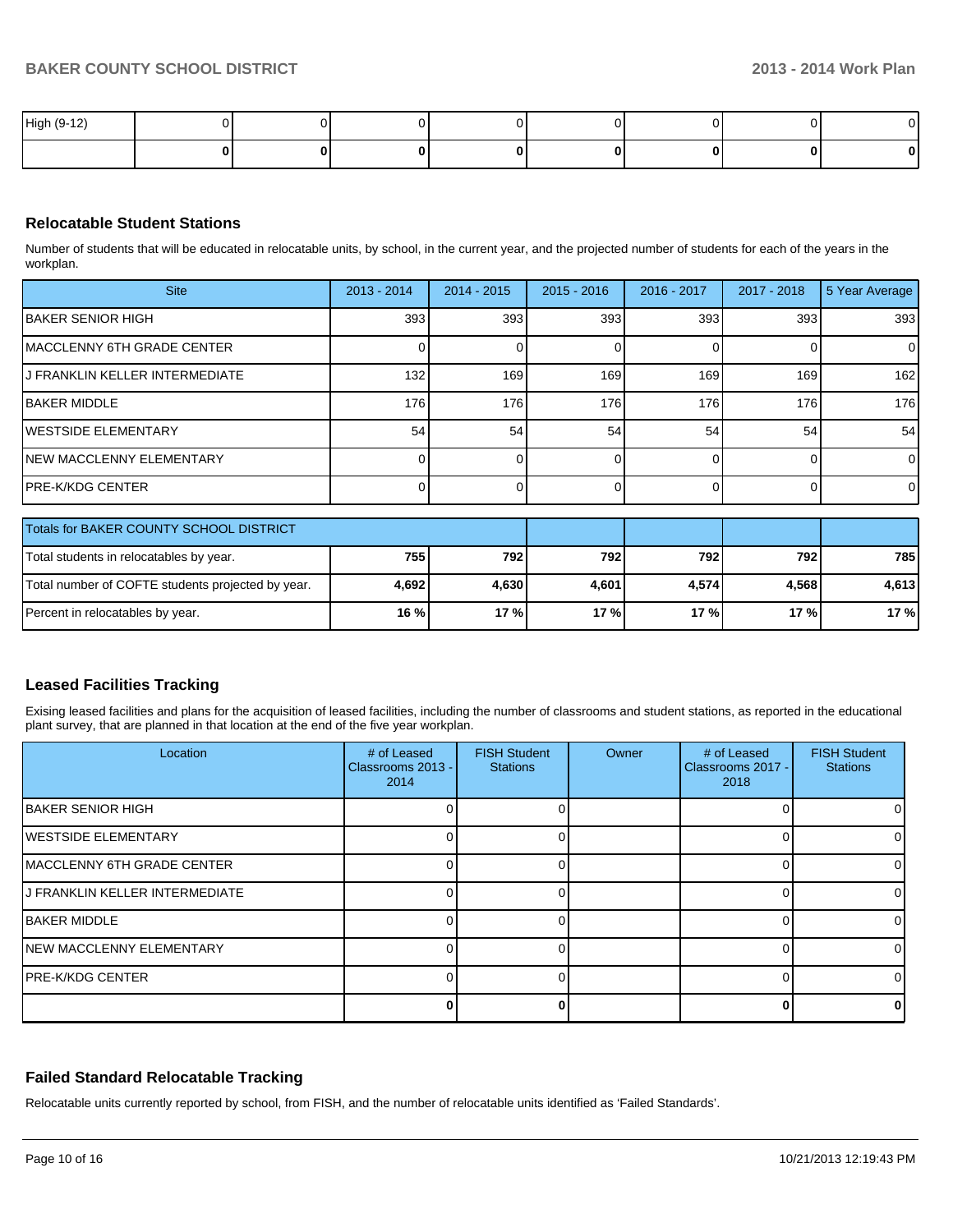Nothing reported for this section.

# **Planning**

## **Class Size Reduction Planning**

**Plans approved by the school board that reduce the need for permanent student stations such as acceptable school capacity levels, redistricting, busing, year-round schools, charter schools, magnet schools, public-private partnerships, multitrack scheduling, grade level organization, block scheduling, or other alternatives.**

Not Specified

## **School Closure Planning**

**Plans for the closure of any school, including plans for disposition of the facility or usage of facility space, and anticipated revenues.**

Not Specified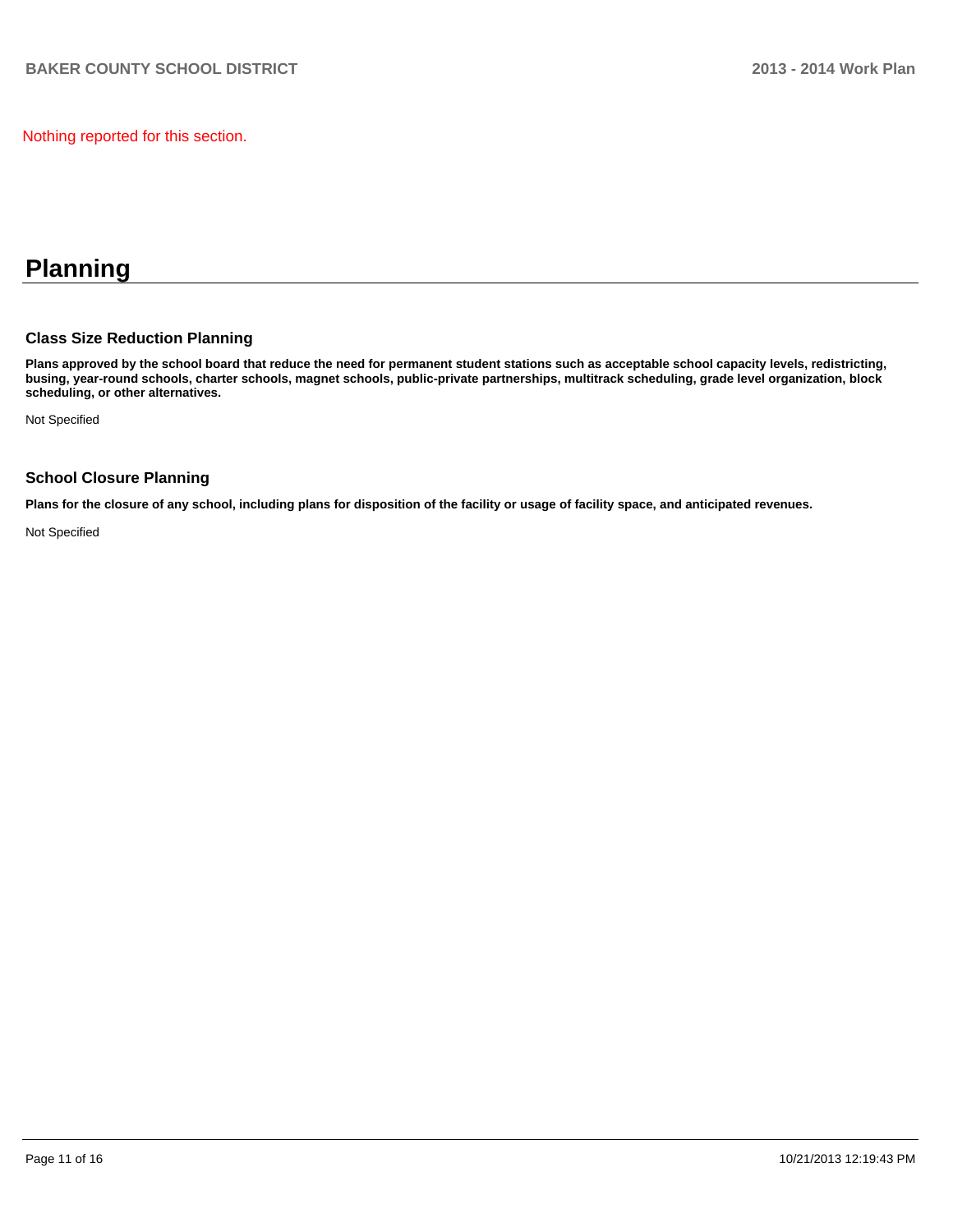# Five Year Survey - Ten Year Capacity **10/21/2013** BAKER COUNTY SCHOOL DISTRICT

**Schedule of capital outlay projects projected to ensure the availability of satisfactory student stations for the projected student enrollment in K - 12 programs for the future 5 years beyond the 5-year district facilities work program.**

| Project                | Location, Community, Quadrant or other general<br>location | <b>Projected Cost</b> |
|------------------------|------------------------------------------------------------|-----------------------|
| new elementary         | Macclenny                                                  | \$20,000,000          |
| new ninth grade center | Baker High                                                 | \$5,000,000           |
|                        |                                                            | \$25,000,000          |

# Five Year Survey - Ten Year Infrastructure

BAKER COUNTY SCHOOL DISTRICT

**10/21/2013**

## **Proposed Location of Planned New, Remodeled, or New Additions to Facilities in 6 thru 10 out years (Section 28).**

Baker High School new ninth grade center. New Elementary School and reconfigure current schools to Elementary (K-5), Middle (6-8), High (9-12).

### **Plans for closure of any school, including plans for disposition of the facility or usage of facility space, and anticipated revenues in the 6 thru 10 out years (Section 29).**

Not Specified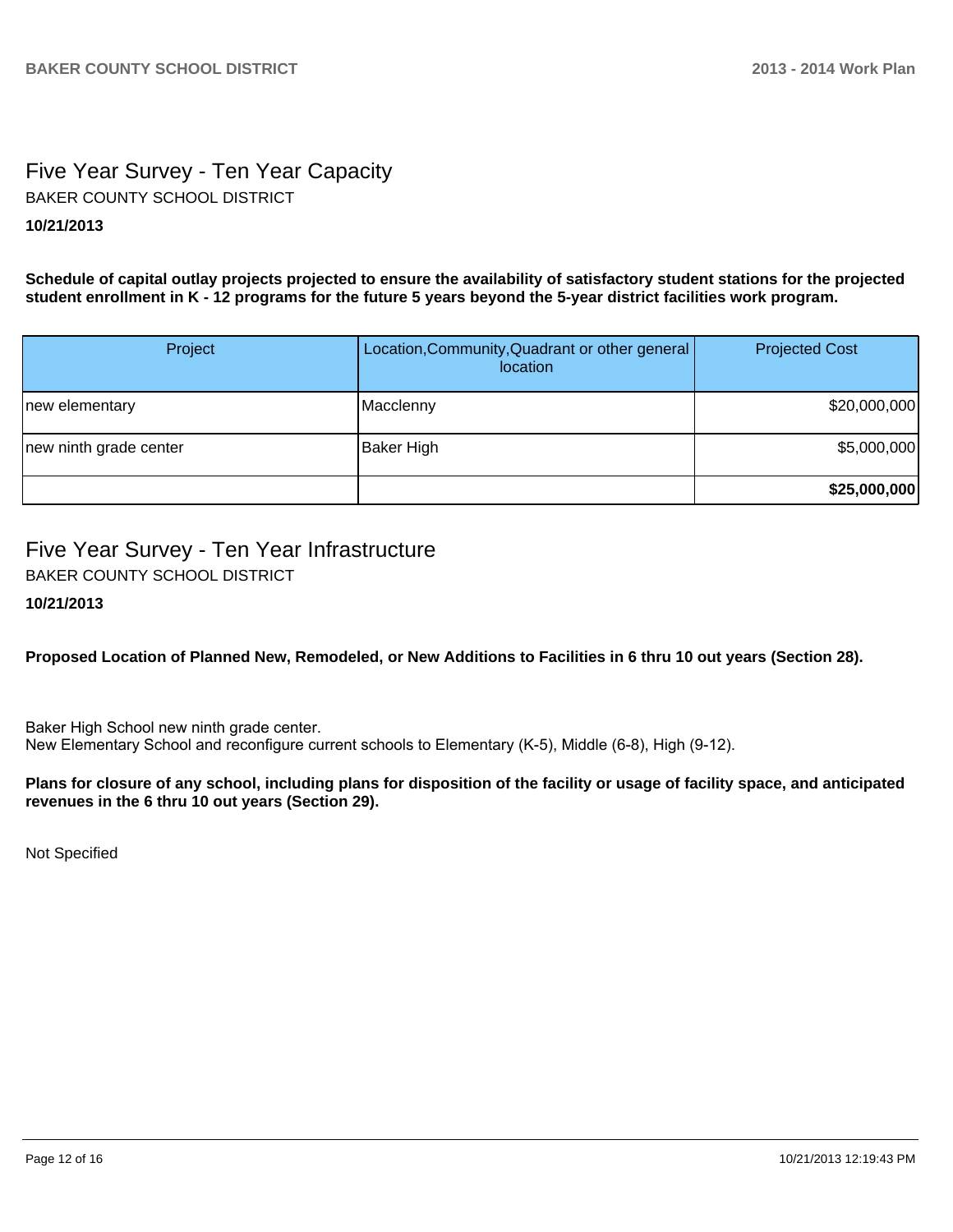# Five Year Survey - Ten Year Maintenance **10/21/2013** BAKER COUNTY SCHOOL DISTRICT

**District projects and locations regarding the projected need for major renovation, repair, and maintenance projects within the district in years 6 - 10 beyond the projects plans detailed in the five years covered by the work plan.**

| Project                            | <b>Projected Cost</b> |
|------------------------------------|-----------------------|
| life safety upgrades               | \$100,000             |
| air conditioning upgrades          | \$500,000             |
| roofing renovations                | \$1,000,000           |
| paving sealing/striping            | \$100,000             |
| electrical upgrades                | \$250,000             |
| flooring upgrades                  | \$150,000             |
| painting renovations               | \$150,000             |
| indoor air quality                 | \$25,000              |
| fire alarm upgrades/certifications | \$75,000              |
| minor projects                     | \$250,000             |
| general renovations                | \$10,000,000          |
|                                    | \$12,600,000          |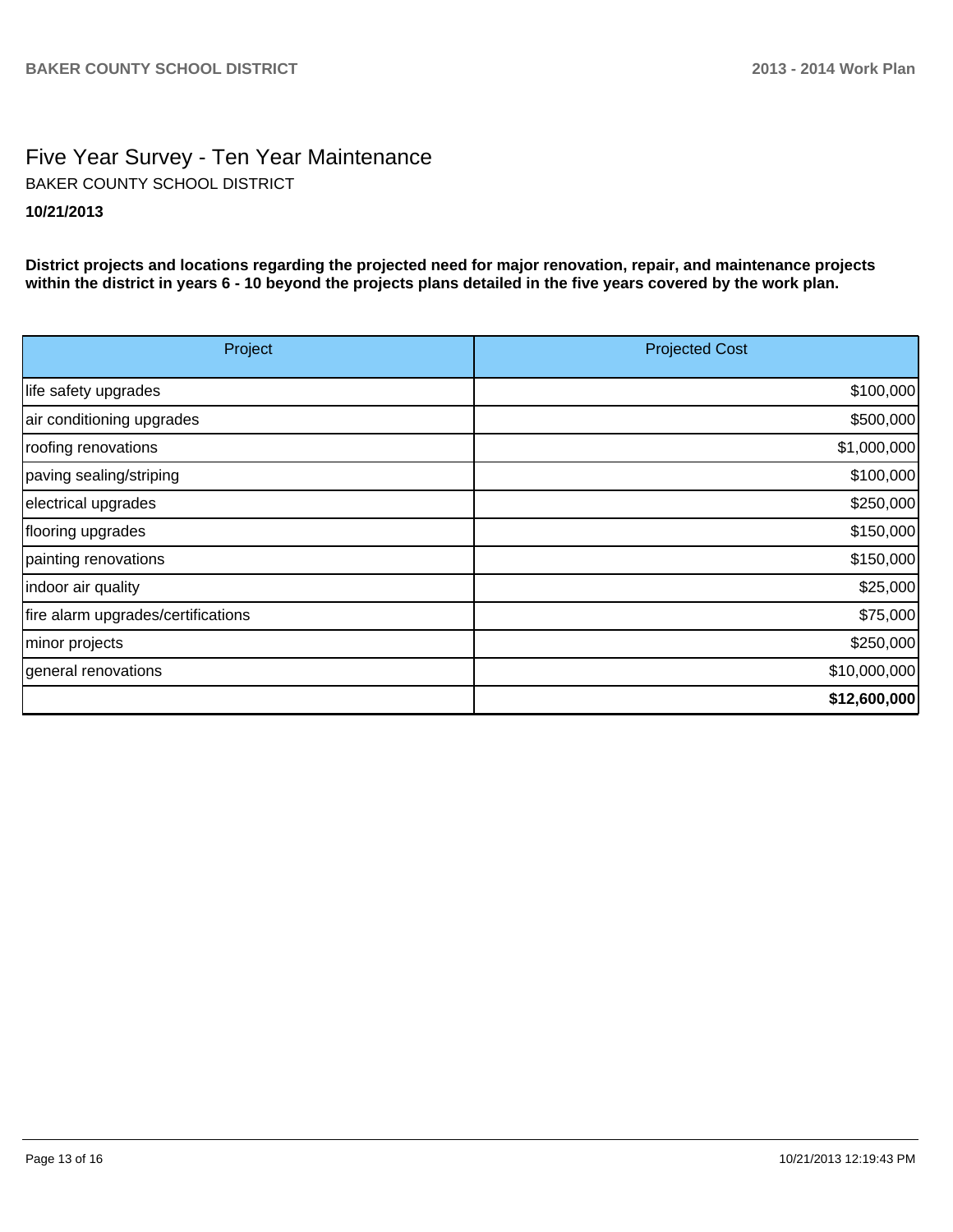# Five Year Survey - Ten Year Utilization **10/21/2013** BAKER COUNTY SCHOOL DISTRICT

**Schedule of planned capital outlay projects identifying the standard grade groupings, capacities, and planned utilization rates of future educational facilities of the district for both permanent and relocatable facilities.**

| <b>Grade Level</b><br>Projections | <b>FISH Student</b><br><b>Stations</b> | <b>Actual FISH</b><br>Capacity | Actual<br><b>COFTE</b> | Actual<br><b>Utilization</b> | Actual new<br><b>Student</b><br>Capacity to be<br>added/remove | Projected<br><b>COFTE</b> | Projected<br><b>Utilization</b> |
|-----------------------------------|----------------------------------------|--------------------------------|------------------------|------------------------------|----------------------------------------------------------------|---------------------------|---------------------------------|
| Elementary -<br>District Totals   | 3,010                                  | 3,010                          | 2,479.55               | 82.38 %                      | 600                                                            | 2,855                     | 79.09 %                         |
| Middle - District<br>Totals       | 1,819                                  | 1,636                          | 1,032.70               | 63.12 %                      |                                                                | 1,489                     | 91.01 %                         |
| High - District<br>Totals         | 1,744                                  | 1,656                          | 1,403.37               | 84.74 %                      | 400                                                            | 1,506                     | 73.25 %                         |
| Other - ESE, etc                  |                                        |                                | 0.00                   | 0.00 %                       |                                                                | 35                        | 0.00%                           |
|                                   | 6,573                                  | 6,302                          | 4,915.62               | 78.00 %                      | 1,000                                                          | 5,885                     | 80.59 %                         |

**Combination schools are included with the middle schools for student stations, capacity, COFTE and utilization purposes because these facilities all have a 90% utilization factor. Use this space to explain or define the grade groupings for combination schools.**

No comments to report.

Five Year Survey - Twenty Year Capacity BAKER COUNTY SCHOOL DISTRICT

**10/21/2013**

**Schedule of capital outlay projects projected to ensure the availability of satisfactory student stations for the projected student enrollment in K - 12 programs for the future 11 - 20 years beyond the 5-year district facilities work program.**

No items match the criteria.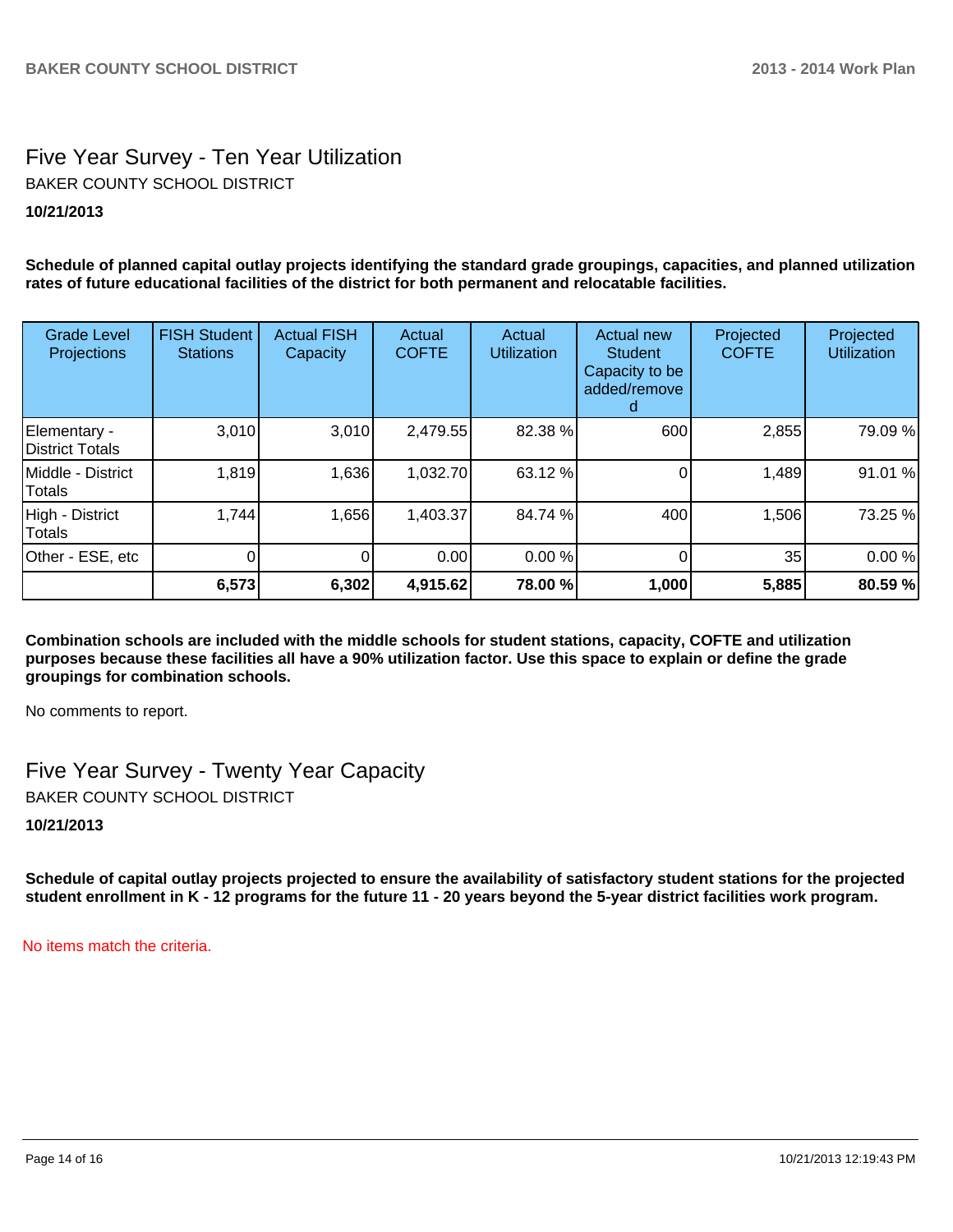# Five Year Survey - Twenty Year Infrastructure **10/21/2013** BAKER COUNTY SCHOOL DISTRICT

**Proposed Location of Planned New, Remodeled, or New Additions to Facilities in the 11 through 20 out years (Section 28).**

Not Specified

**Plans for closure of any school, including plans for disposition of the facility or usage of facility space, and anticipated revenues in the 11 through 20 out years (Section 29).**

Not Specified

Five Year Survey - Twenty Year Maintenance BAKER COUNTY SCHOOL DISTRICT

## **10/21/2013**

**District projects and locations regarding the projected need for major renovation, repair, and maintenance projects within the district in years 11 - 20 beyond the projects plans detailed in the five years covered by the work plan.**

No items match the criteria.